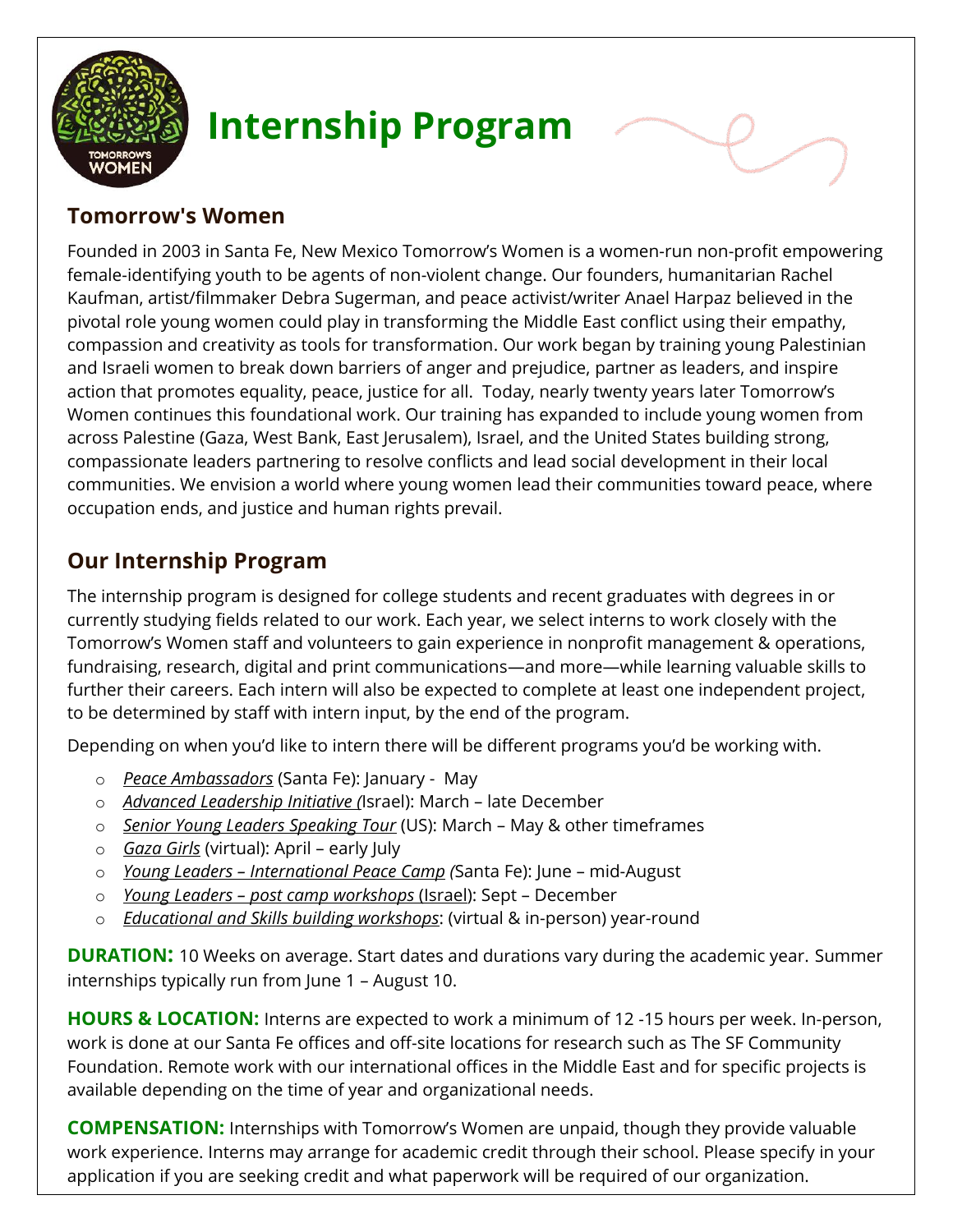## **Duties and Responsibilities**

Internship work duties can cover a broad range of areas including program support, volunteer management, administration, fundraising, education and outreach, marketing and organizational development.

#### **General Administration and Program Support**

- o Provide overall program support and project backstopping
- o Carry out grant research and/or assistance with proposal or report writing
- o Assist with volunteer coordination, including calls and emails to volunteers
- o Prepare and coordinate mass mailings
- o Complete data entry and basic database functions
- o Support social media content management and scheduling
- o Advance other digital communications/marketing initiatives
- o Support Santa Fe-based youth program activities and local events
- o Provide other general administrative support as needed

We do our best during the interview and intake process to identify a selection of work tasks based on your interests and career goals and our organizational needs. While there is a general level of admin work for interns, we are happy to give you work assignments according to your interests – some special interest areas may include: non-profit operations, international development, capacity building, program design and development, media and communications, public outreach and engagement, grant-writing and fundraising.

#### **Independent Project**

With mentorship and guidance from Tomorrow's Women staff, interns select and complete one or more independent projects during their internship. All projects must be completed by the end of the internship term. These serve as good work samples for career development portfolios.

Independent Projects usually fall in the areas of:

- 1. *Communications/marketing:* this may include social media management, newsletter production, website content management, etc.
- 2. *Educational programs:* this may include planning virtual educational events or preparing educational materials for volunteers, donors and public events
- 3. *Online fundraising:* working with staff to develop and promote an online fundraising campaign
- 4. *Other:* other project ideas are open for discussion based on intern interests and organizational need

Past independent projects have included: researching and compiling an information brief to create an organizational Wikipedia page, drafting profiles of Young Leaders for social media posts, and completing grants research report.

**SUPERVISION:** Interns will have a primary supervisor they will report to and have weekly check-ins with. Most work is done independently, though staff offers support as needed.